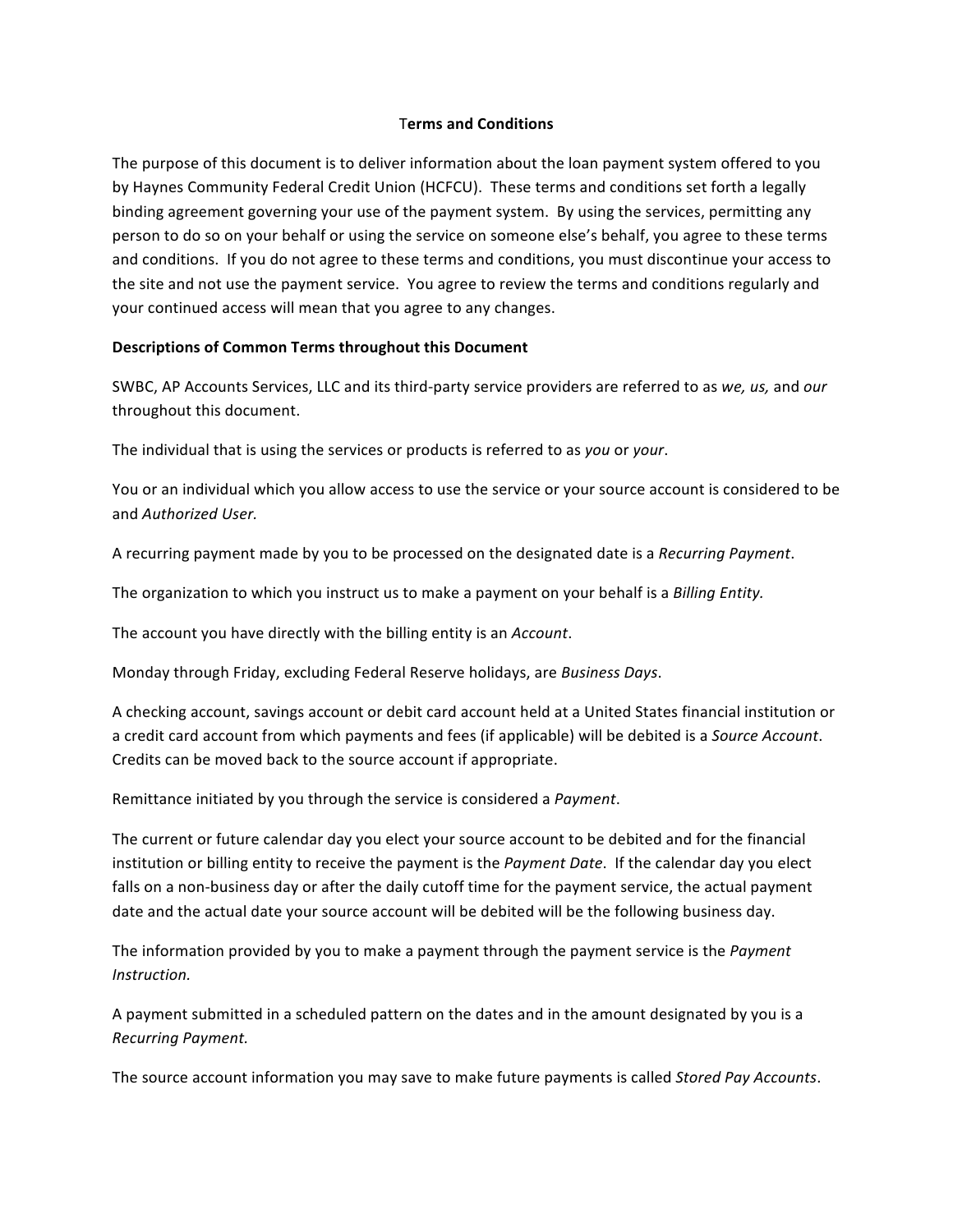A payment that has been scheduled to process on a future date is a *Scheduled Payment.* 

# **Suitability**

The products and services are offered to individuals who can form legally binding contracts under applicable law and with respect to payments made using checking, savings, or debit cards and use bank accounts held at U.S. depository institutions. The service is not offered to minors. By using the payment products or services, you represent that you meet the requirements and that you agree to be bound by this agreement. You agree to indemnify and hold us harmless for all costs and fees, including interchange fees and merchant fees, arising out of your violation of this section.

# **Privacy Policy**

We reserve the right to place various cookies or similar files on your computer to record preferences upi have entered and for security or user authentication purposes.

# **Payment Authorization, Remittance, and Fees**

You attest to being an authorized user of the source account. You agree to follow account and card guidelines for all source accounts. You authorize us to follow your payment instructions. When we receive a payment instruction from you, you authorize us to debit or charge your source account for the amount of any payment plus any related fees in effect at the time you initiate the payment instruction and to remit funds on your behalf.

You acknowledge and agree that a fee may be charged to you to process transactions pursuant to this agreement. Any such fees will be disclosed to you prior to completing the payment instruction. You hereby agree to pay any applicable fees which may be charged. You authorize us to follow your payment instructions. When we receive a payment instruction from you, you authorize us to debit or charge your source account for the amount of any payment plus any related fees in effect at the time you initiate the payment instruction and to remit funds on your behalf.

You acknowledge and agree that a fee may be charged to you to process transactions pursuant to this agreement. Any such fees will be disclosed to you prior to completing the payment instruction. You hereby agree to pay any applicable fees which may be charged. You also authorize us to credit your source account in the event that any payments are returned. In order to process payments more effectively, we may edit or alter payment data or data formats. We will use reasonable efforts to complete your payments properly. However, we are not liable if the service is unable to complete any payments initiated because the existence of any of the following circumstances or other reasons identified in this agreement:

Source account does not contain sufficient funds.

If our payment processing center is not working properly and you know or have been made aware of the malfunction before you execute the transaction.

If you have not provided us with the correct source account information.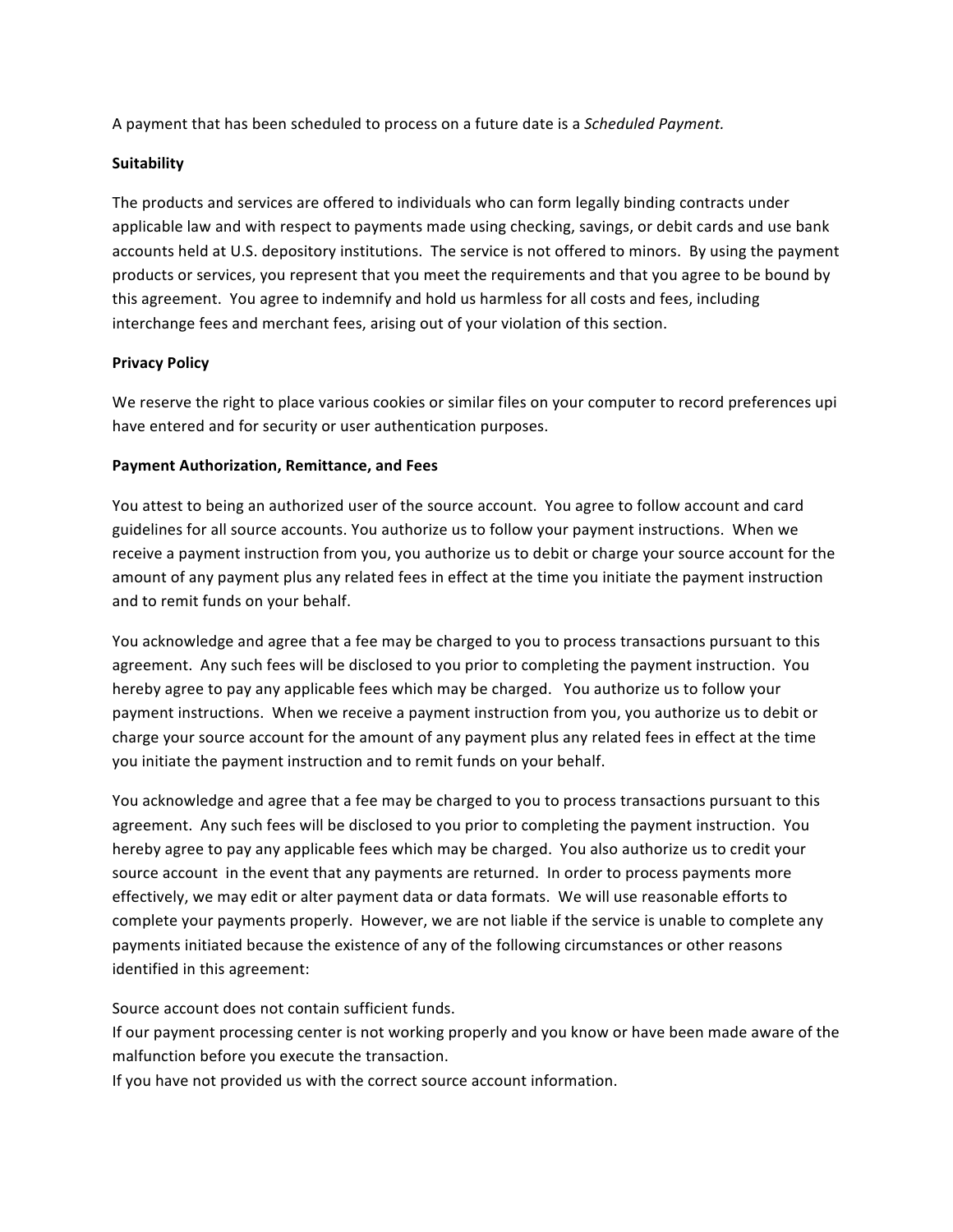# If your debit or credit card is expired.

If circumstances beyond our control (such as, but not limited to, fire, flood, or other acts of God, third party systems or interference from an outside force) prevent the proper execution of the transaction. If you failed to follow our instructions for the use of the service.

Provided none of the exceptions are applicable, if we cause an incorrect amount of funds to be removed from your source account to be directed in a manner that does not comply with your payment instructions, our sole responsibility to you shall be to return the improperly transferred funds to your source account or to direct any previously misdirected payments to the billing entity.

You are responsible for ensuring that there are sufficient funds in your source account to cover any amount you authorize for payment. If you do not have sufficient funds in your source account, your payment may not be processed. Your payment may not be processed after a credit or debit card expires. 

In the event your payment is not processed for any reason, including the failure to obtain an authorization from your card issuer or financial institution or you have not provided us with the correct information, your liability shall remain outstanding and unpaid and you will be subject to all applicable penalties, late fees, and interest charges assessed thereon, of which all obligations remain your sole responsibility.

Any fees associated with your source account, including without limitation any assessed by your financial institution or credit card issuer, will continue to apply. You are also responsible for any and all telephone access fees and/or Internet service fees that may be assessed by your telephone and/or Internet service provider in connection with your use of the payment service.

# **Overpayment**

You agree that you shall not intentionally schedule a payment in excess of the greater of the amount due or the total balance owed on your account. You acknowledge that we may refuse to process any overpayment or we may adjust the payment amount down to the amount due at the time of payment processing as to avoid overpayments.

# **Returned Transactions**

In using the payment service, you understand that payments may be returned for various reasons, such as, but not limited to, the billing entity account number is not valid; we are unable to locate your billing entity account; or your billing entity account is paid in full. You may be assessed fees by us or your financial institution as the result of any returns or insufficient funds related to your source account or charges refused by a card account.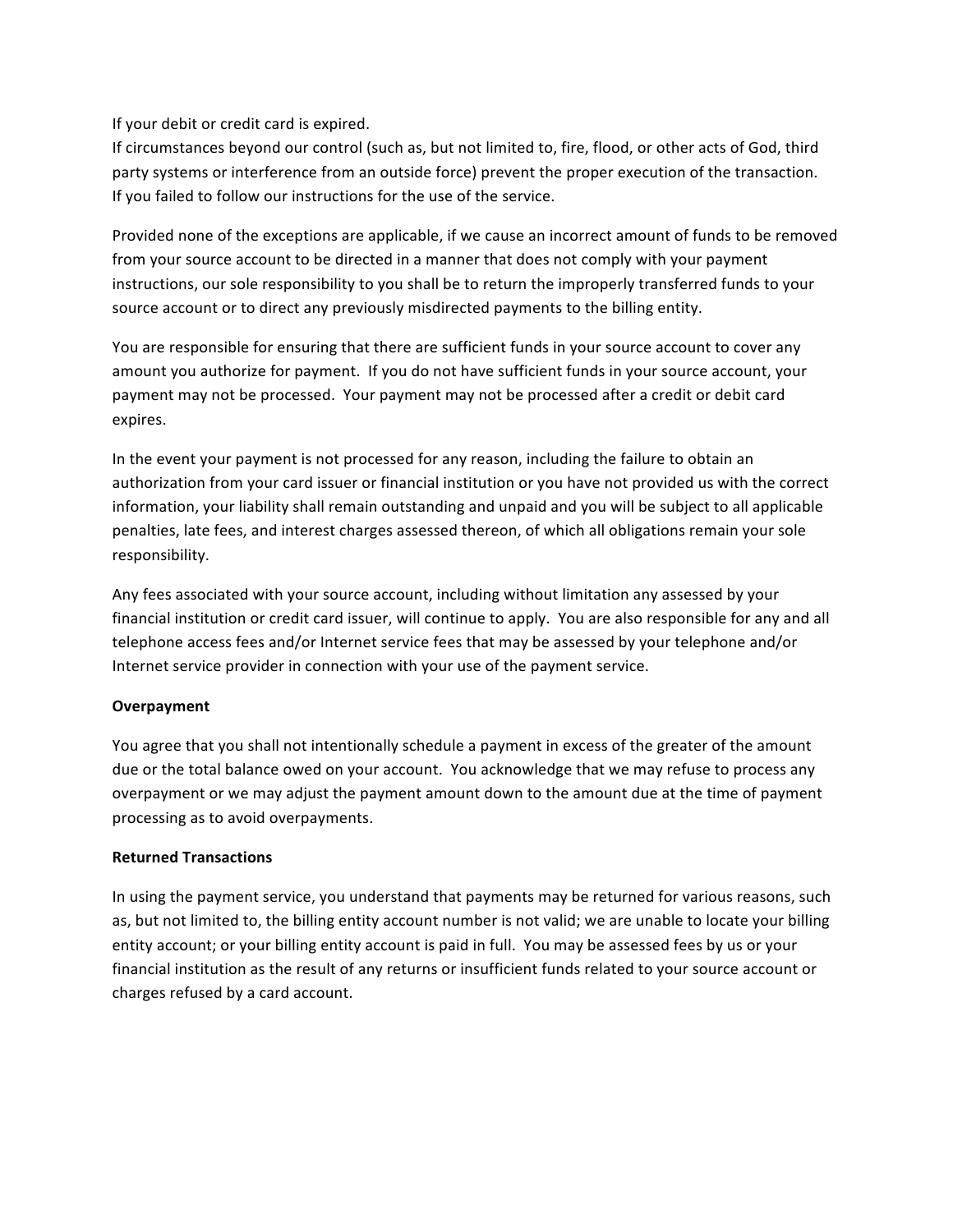### **Cancelled Transactions**

You may be permitted to cancel or edit a payment until such time as the processing of the payment instruction starts. There is no charge for canceling or editing a payment prior to the processing of the payment instruction.

### **Stored Pay Accounts**

The stored pay accounts feature allows you to save your source account to use in making future payments. If you elect to use a stored pay account, the following applies:

You authorize the addition of source accounts to your profile when you add each account.

It is your responsibility and you agree to ensure that the information maintained in your profile including source account information is accurate. If your source account number changes or your credit or debit card expiration date changes, you agree to make updates to your source account. You also authorize us to acquire such new or additional information regarding your accounts from our financial services partners and authorize the update of your source account information accordingly. All changes made by you or acquired by us will be effective for future payments paid using the source account.

### **Recurring Payments and Scheduled Payments**

You may have the option of selecting recurring payments through our auto-pay feature. If you choose to set up recurring payments, or if you initiate a scheduled payment, an email confirmation will be sent to you confirming that your payment instruction has been received and accepted by our services. Please note the following:

For recurring payments and scheduled payments, we will debit the amount designated by you on the date or future dates you selected.

If recurring payments are scheduled, you may receive email confirmations of payments charged to or debited from your source account. It is your responsibility to update your email address in your profile with your current email address. We will not be responsible for email confirmations that are not received as a result of delivery failures (spam blockers or incorrect email address).

It is your responsibility to ensure that all source account information is accurate, valid and up-to-date in order to ensure proper authorization of your payment. We will not be responsible for any payment processing errors or fees incurred if you fail to provide accurate source account information.

You may terminate your participation in recurring payments online. It may take up to five (5) banking days to process termination requests.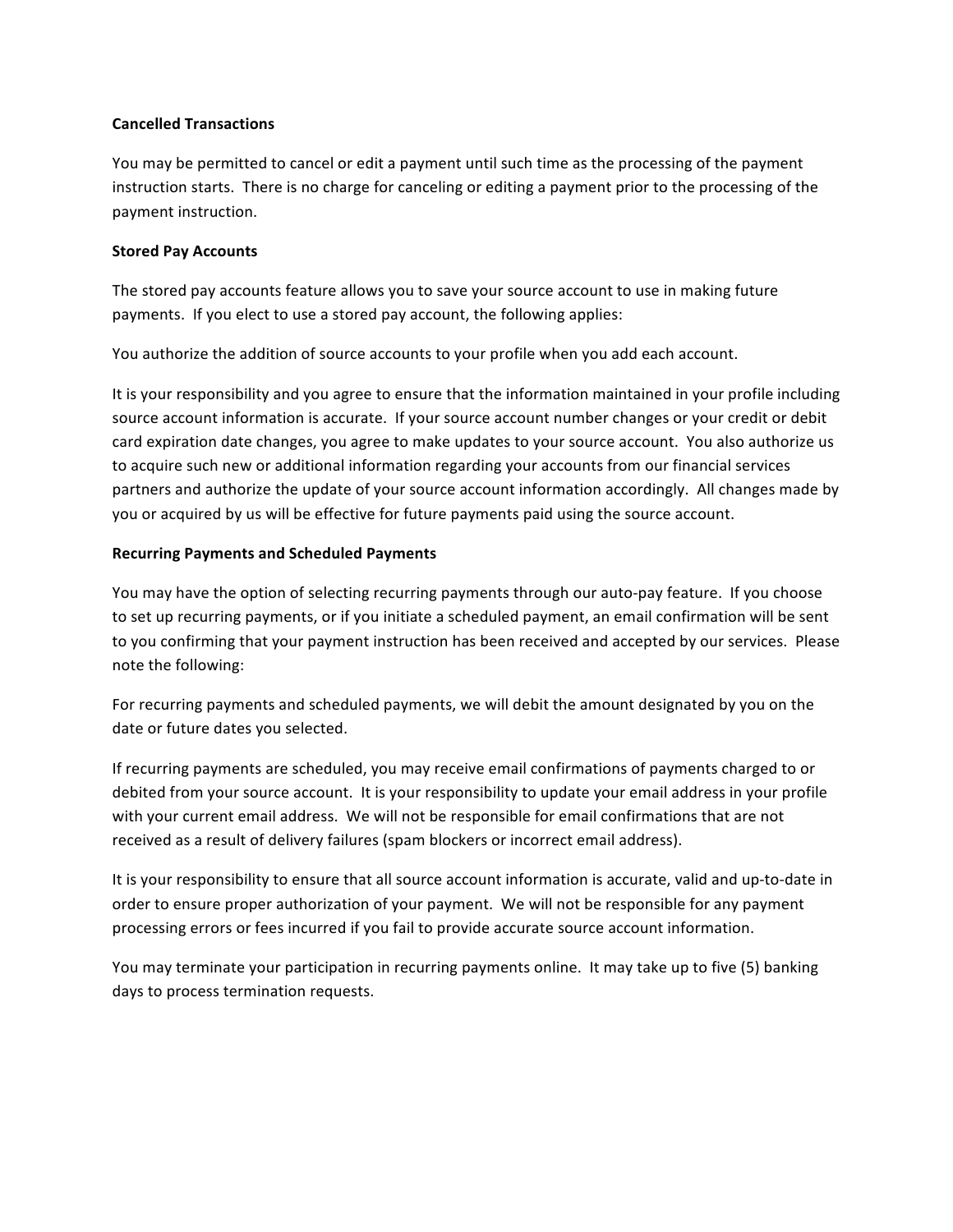### **Communication**

By providing a telephone number (including a mobile telephone number) and/or email address, you consent to receiving calls and/or text messages at the provided number and/or emails from us for business purposes including identity verification. You authorize us to send or provide via electronic communication any notice, communication, amendment or replacement to the agreement, payment receipt, or disclosure required to be provided orally or in writing to you. You agree to receive any electronic communication provided to you and will not attempt to avoid receiving any such communication. You are deemed to have received any electronic communication provided to you when they are made available to you. By providing us with a telephone number (including a mobile telephone number), you consent to receiving autodialed and prerecorded message calls at that number for servicerelated purposes. For example, we may contact you in connection with authenticating or processing a transaction that you have requested through the payment service. You agree that we may provide notices to you by sending them to you through an in-product message within the payment service, emailing them to an email address that you have provided, sending them via text message to any mobile number provided, or by mailing them to any postal address that you have provided. For example, users of the payment service may receive certain notices as text messages on their mobile device. All notices by any of these methods shall be deemed received by you no later than twenty-four hours after they are sent or posted, except for notice by postal mail, which shall be deemed received by you no later than five business days after it is mailed. It is your sole responsibility to ensure that your contact information is accurate in the payment service.

Data and messaging charges from you telecommunications provider may apply and you are responsible for the charges. In the event your enrolled mobile device is lost or stolen, you agree to update your information and make the appropriate changes to disable the use of the lost or stolen device.

#### **Authorization**

You agree that the information you provide to facilitate a payment, including your source account information, may go through a verification process. You further agree that we may obtain financial information regarding your source account from your financial institution. We may obtain information to resolve payment posting problems, set transaction limits or for verification purposes or additional information if required.

# **Securing Credentials**

You agree not to give or make available your access or access credentials to the payment product or service to any unauthorized individuals. You are responsible for all payments you authorize using the payment service or that are made using your access credentials. If you permit authorized users or other persons to use the payment service, you are responsible for any transactions they authorize.

If you believe that your access or access credentials to the payment service has been lost, stolen, or otherwise compromised without your permission, you must notify the billing entity. If you believe there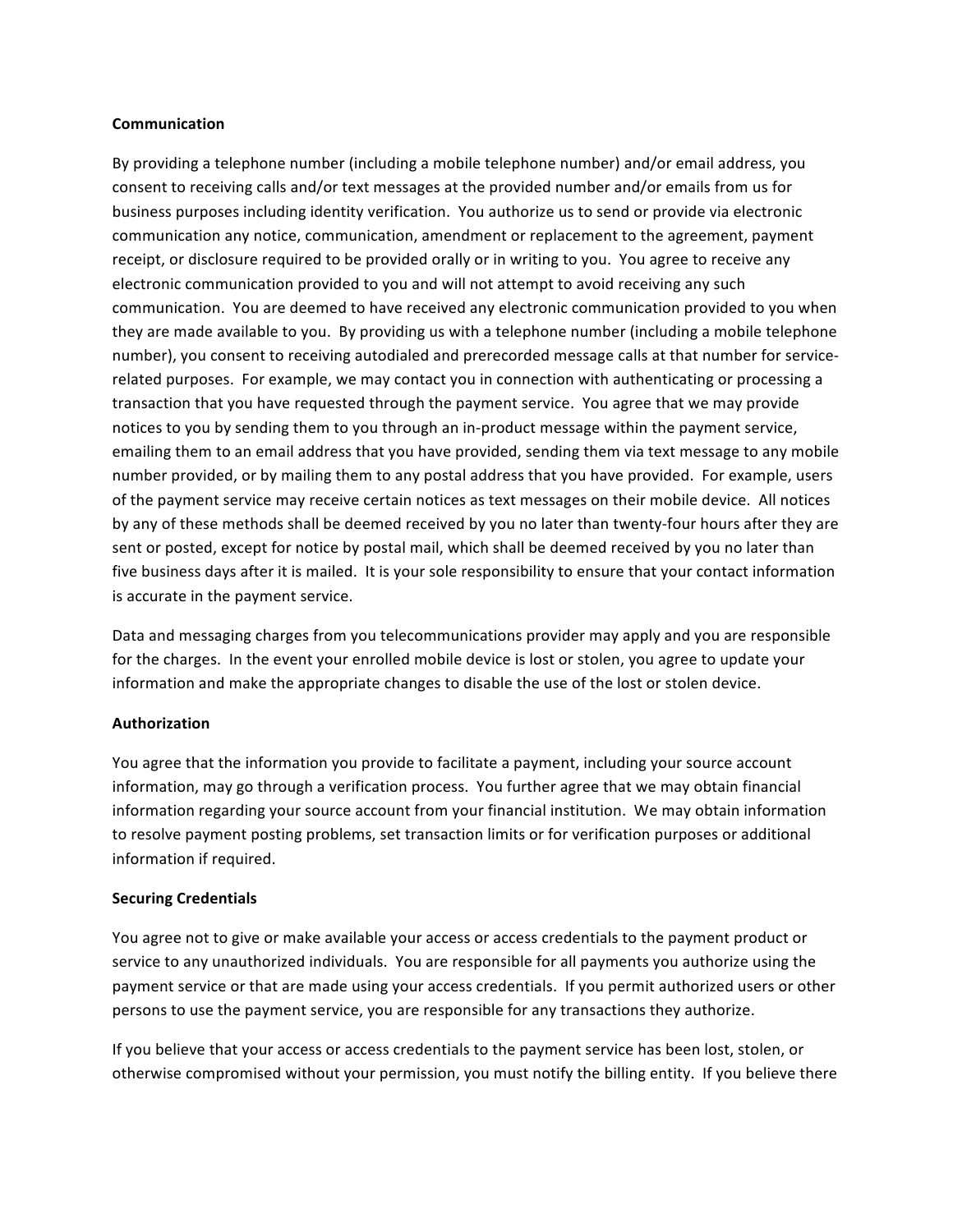have been any unauthorized debits related to your source account you should notify the financial institution associated with the source account immediately.

### **Modifications**

This agreement, applicable fees and service charges may be amended. If changes occur we will post a revised terms and conditions document on the payment site or provide a revised version to you by other methods. You may be required to accept the revised agreement in order to continue using the payment service. Any use of the payment service after a notice of change will constitute your agreement to such changes and revised versions. The revised version will be effective at the time it is posted or otherwise provided to you. We may revise or update the service applications, services or other material, which may render prior versions obsolete. We reserve the right to terminate this agreement as to all such prior versions of the applications, services or other material and limit access to only the most recent revisions and updates. You authorize us to send or provide by electronic communication any notice, communication, amendment or replacement to the agreement or disclosure required to be provided orally or in writing to you. Your use of the service may be terminated or suspended at any time for any reason or no reason. Neither termination nor suspension shall affect your liability or obligations under this agreement.

### **Disputes**

If you dispute a payment made from a source account, you acknowledge that the dispute must be addressed with your issuing debit or credit card provider or financial institution including fraud and chargebacks. We are not responsible for disputes or any research or resolution of such payment disputes.

# **Arbitration**

For claims relating to this agreement, the parties must resolve the dispute in a cost effective manner through binding non-appearance-based arbitration. The party originating will initiate such arbitration through the American Arbitration Association or an established alternative dispute resolution administrator mutually agreed upon by both parties. The parties agree that the following rules shall apply:

The arbitration can occur by telephone, online or in writing The arbitration will not involve personal appearance unless mutually agreed by the parties Discovery shall not be permitted A recommendation decision should be submitted within ninety days An award in arbitration will be final and binding and may be submitted to any court of competent jurisdiction for confirmation

No class action, other representative action or private attorney general action or joinder or consolidation of any claim with a claim of another person shall be allowable in arbitration.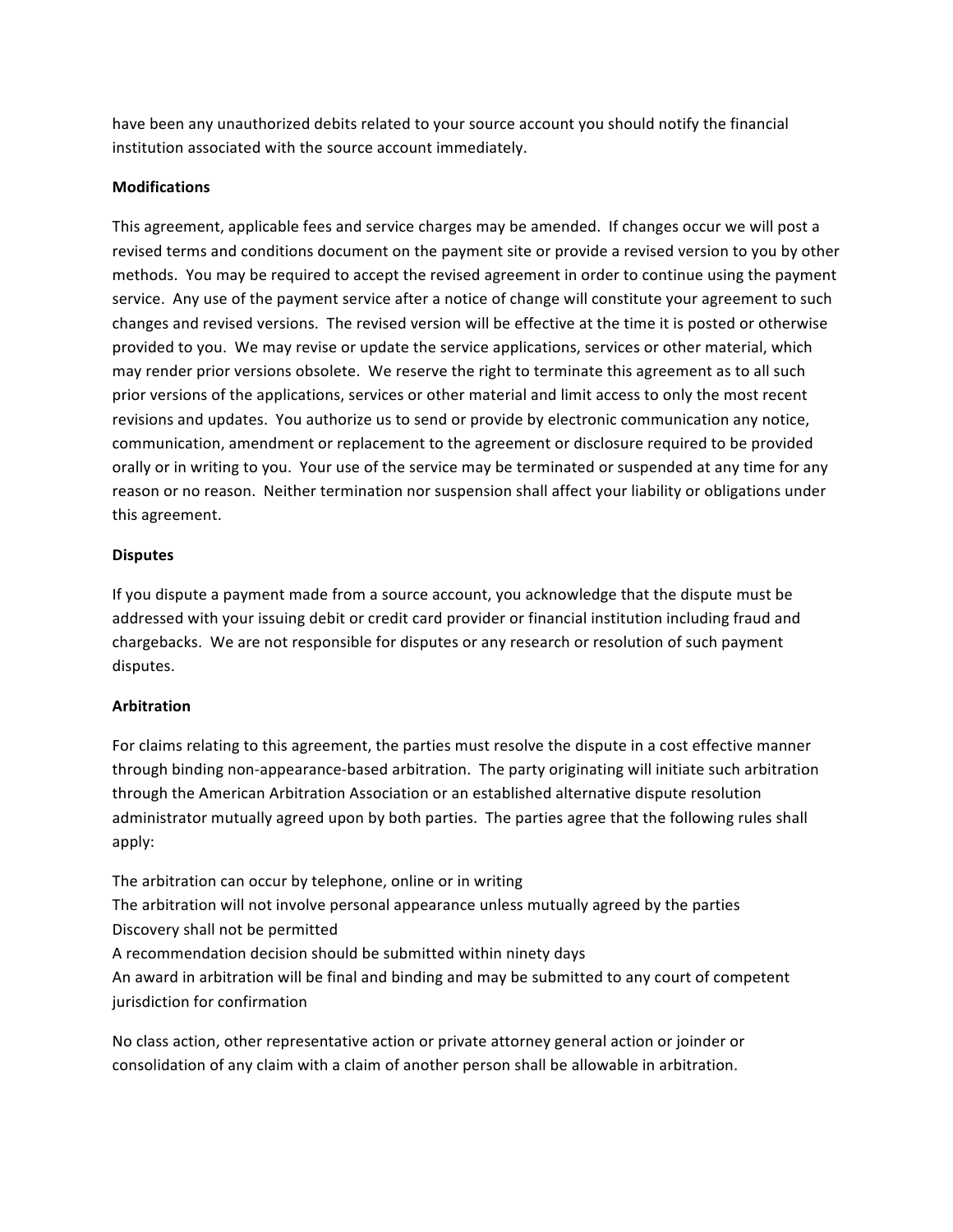### **Governing Law**

This agreement shall be governed by and construed in accordance with the laws of the State of Texas, without regard to its conflicts of laws provisions. To the extent that the terms of this agreement conflict with applicable state or federal law, such state or federal law shall replace such conflicting terms only to the extent required by law. In the event of such replacement, all other terms of this agreement shall remain in full force and effect. The United Nations Convention on Contracts for the International Sale of Goods shall not apply to this agreement. Both parties agree to waive any right to have a jury participate in the resolution of any dispute or claim between the parties or any of their respective affiliates arising under this agreement, which instead shall be brought under the arbitration clause above.

### **Warranties Exclusions/Liability Limitations**

We or our services providers will not be responsible or liable for the timeliness, deletion, delivery errors or failure to store any user communications or personalized settings. Nor are we responsible for any viruses which may affect your computer equipment or other property. Your access to the payment service or any third party's inability or refusal to authorize a payment or any other acts or omissions of third parties may not be controlled by us and we cannot be held liable.

The site and service and related documentation are provided AS IS without warranty of any kind, either expressed or implied, including but not limited to, the implied warranties of title, merchantability, fitness for a particular purpose and non-infringement. We do not guarantee continuous, uninterrupted or secure access to any part of our site or service, and operation of the site or service may be interfered with by numerous factors outside of our control. Some states do not allow the disclaimer of certain implied warranties, so the foregoing disclaimers may not apply to you.

We or our service providers (or either of our respective officers, directors, owners, employees, affiliates) will not be liable for any damages of any kind arising from the use of the site or the service otherwise relating to this agreement, including without limitation any direct, special, indirect, incidental, consequential, punitive, exemplary or tort damages or lost profits, regardless of whether such claim arises in tort, contract or otherwise.

#### **Hold Harmless**

You agree to indemnify and hold us harmless and our affiliates, suppliers, service providers, licensors and contractors and the officers, directors, owners, agents, employees and contractors of each of these, from and against any and all loss, damage, liability, claim, demand, fees, costs, and expenses, including attorney's fees, resulting from your breach of this agreement and/or your access to or use of the payment product and services.

#### **Intellectual Property**

All marks and logos related to the payment service are either trademarks of the entity or its service providers or their respective affiliates or licensors. You may not copy, modify, translate, decompile, reverse engineer, reproduce, adapt or disassemble the payment service, both of which are the sole